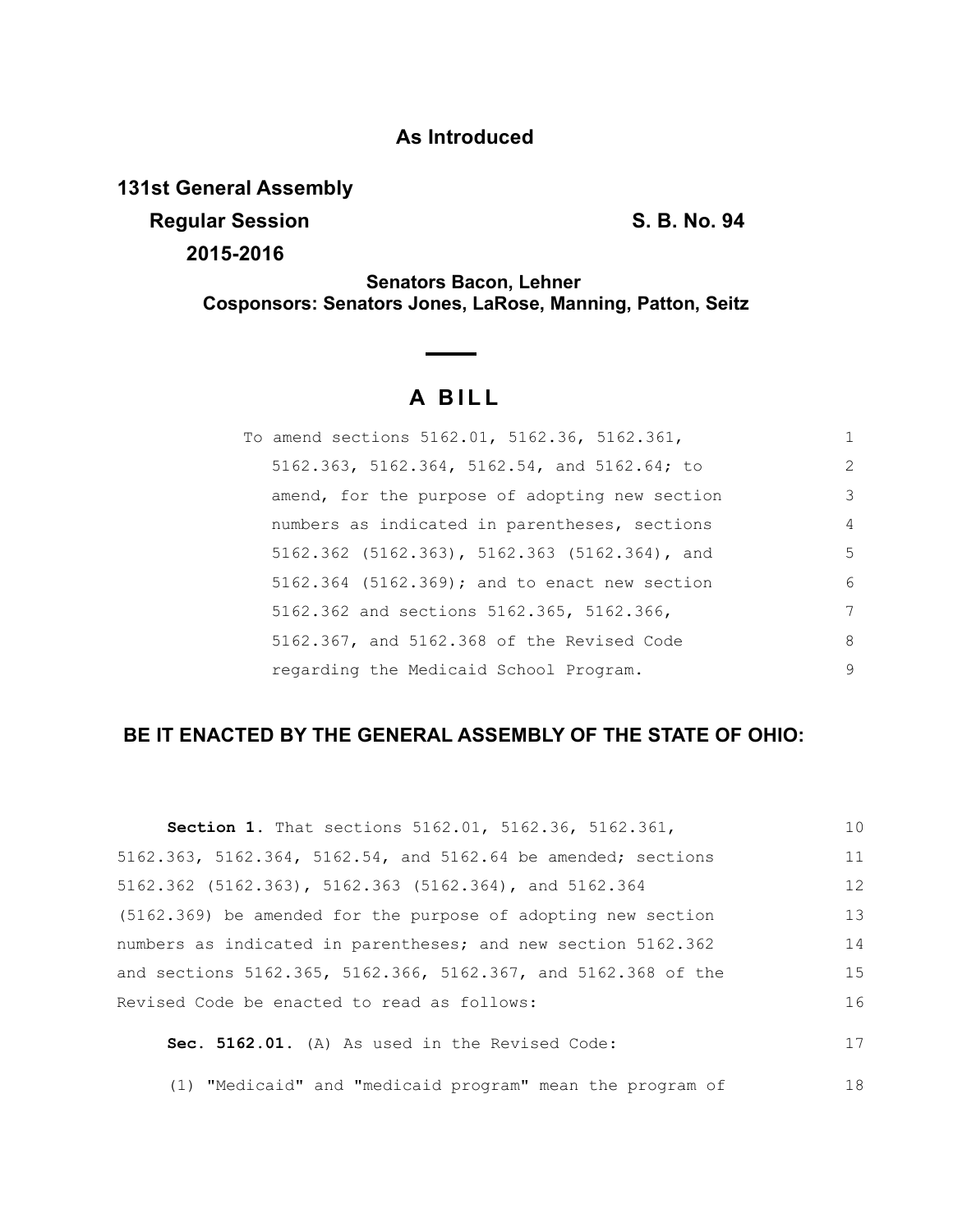medical assistance established by Title XIX of the "Social Security Act," 42 U.S.C. 1396 et seq., including any medical assistance provided under the medicaid state plan or a federal medicaid waiver granted by the United States secretary of health and human services. (2) "Medicare" and "medicare program" mean the federal health insurance program established by Title XVIII of the "Social Security Act," 42 U.S.C. 1395 et seq. (B) As used in this chapter: (1) "Clean claim" has the same meaning as in 42 C.F.R. 447.45(b). (2) "Dual eligible individual" has the same meaning as in section 5160.01 of the Revised Code.  $(2)$  (3) "Exchange" has the same meaning as in 45 C.F.R. 155.20.  $(3)$  (4) "Federal financial participation" has the same meaning as in section 5160.01 of the Revised Code. (4) (5) "Federal poverty line" means the official poverty line defined by the United States office of management and budget based on the most recent data available from the United States bureau of the census and revised by the United States secretary of health and human services pursuant to the "Omnibus Budget Reconciliation Act of 1981," section 673(2), 42 U.S.C. 9902(2). (5) (6) "Healthy start component" means the component of the medicaid program that covers pregnant women and children and 19 20 21 22 23 24 25 26 27 28 29 30 31 32 33 34 35 36 37 38 39 40 41 42 43 44

is identified in rules adopted under section 5162.02 of the

Revised Code as the healthy start component.

45 46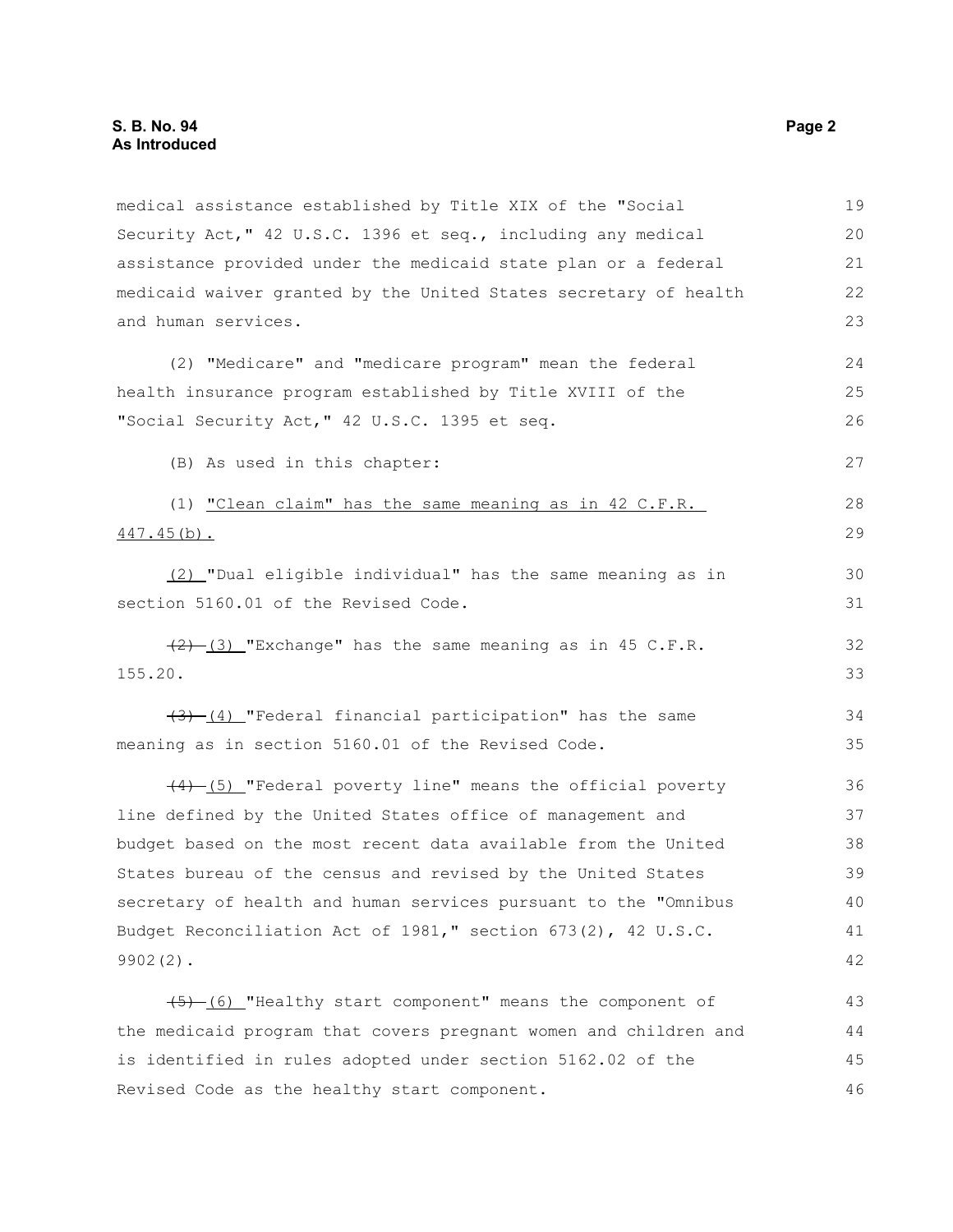(6) (7) "Home and community-based services" means services provided under a home and community-based services medicaid waiver component. (7) (8) "Home and community-based services medicaid waiver component" has the same meaning as in section 5166.01 of the Revised Code. (8) (9) "ICF/IID" has the same meaning as in section 5124.01 of the Revised Code.  $(49)$  (10) "Individualized education program" has the same meaning as in section 3323.011 of the Revised Code. (11) "Medicaid managed care organization" has the same meaning as in section 5167.01 of the Revised Code. (10) (12) "Medicaid provider" has the same meaning as in section 5164.01 of the Revised Code.  $(11)$  (13) "Medicaid services" has the same meaning as in section 5164.01 of the Revised Code. (12) (14) "Nursing facility" and "nursing facility services" have the same meanings as in section 5165.01 of the Revised Code. (13) (15) "Personal care services" has the same meaning as in 42 C.F.R. 440.167. (16) "Political subdivision" means a municipal corporation, township, county, school district, or other body corporate and politic responsible for governmental activities only in a geographical area smaller than that of the state.  $(14)$  (17) "Prescribed drug" has the same meaning as in section 5164.01 of the Revised Code. 47 48 49 50 51 52 53 54 55 56 57 58 59 60 61 62 63 64 65 66 67 68 69 70 71 72 73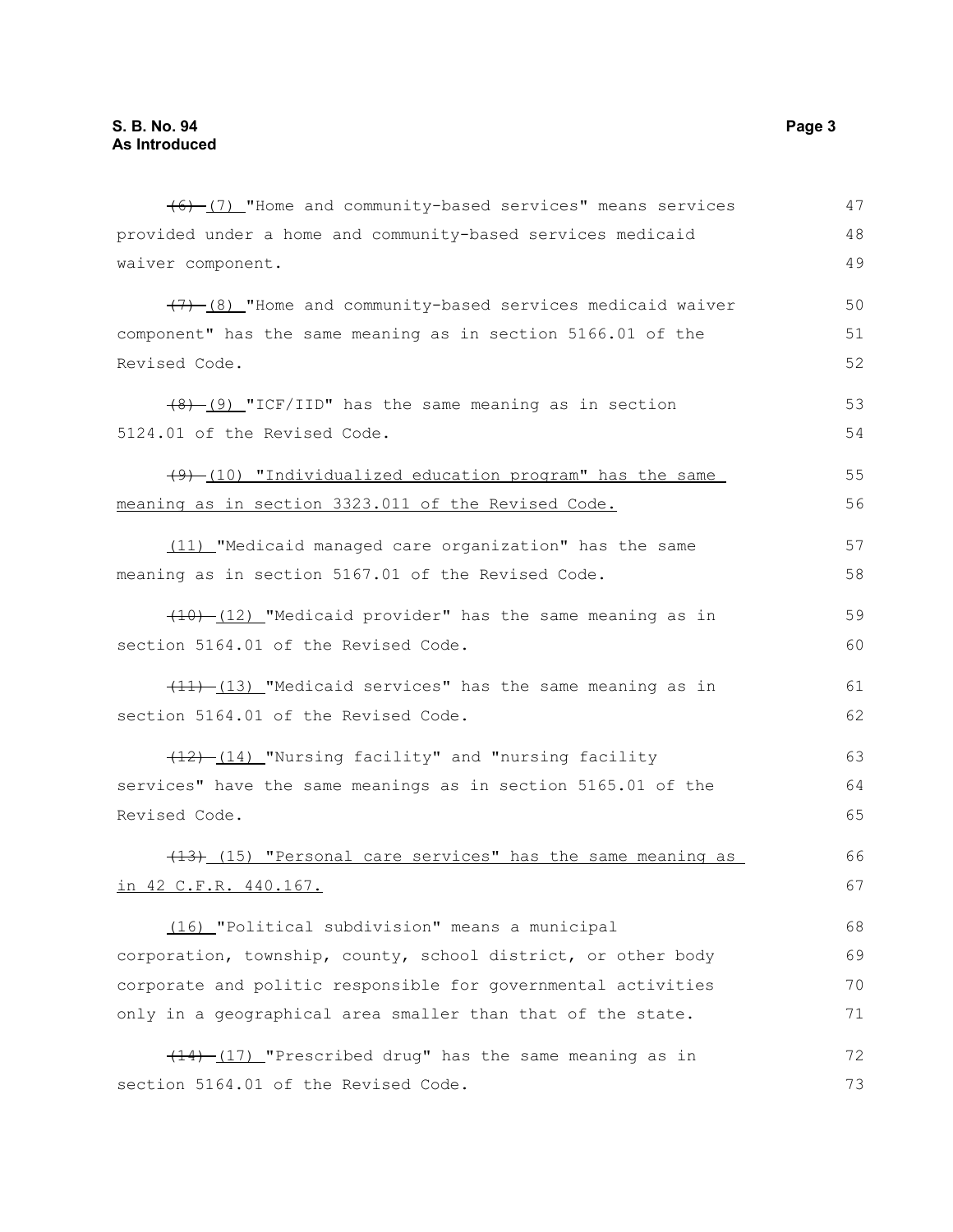#### **S. B. No. 94 Page 4 As Introduced**

| $(15)$ - $(18)$ "Provider agreement" has the same meaning as in  | 74  |
|------------------------------------------------------------------|-----|
| section 5164.01 of the Revised Code.                             | 75  |
| (19) [Qualified medicaid school provider" means the              | 76  |
| board of education of a city, local, or exempted village school  | 77  |
| district, the governing authority of a community school          | 78  |
| established under Chapter 3314. of the Revised Code, the state   | 79  |
| school for the deaf, and the state school for the blind to which | 80  |
| both of the following apply:                                     | 81  |
| (a) It holds a valid provider agreement.                         | 82  |
| (b) It meets all other conditions for participation in the       | 83  |
| medicaid school component of the medicaid program established in | 84  |
| rules authorized by section-5162.364 5162.369 of the Revised     | 85  |
| Code.                                                            | 86  |
| (17) (20) "State agency" means every organized body,             | 87  |
| office, or agency, other than the department of medicaid,        | 88  |
| established by the laws of the state for the exercise of any     | 89  |
| function of state government.                                    | 90  |
| $(18)$ $(21)$ "Vendor offset" means a reduction of a medicaid    | 91  |
| payment to a medicaid provider to correct a previous, incorrect  | 92  |
| medicaid payment to that provider.                               | 93  |
| Sec. 5162.36. $(A)$ $(B)$ The medicaid director shall create,    | 94  |
| in accordance with sections 5162.36 to 5162.364 5162.369 of the  | 95  |
| Revised Code, the medicaid school component of the medicaid      | 96  |
| program.                                                         | 97  |
| Sec. 5162.361. A qualified medicaid school provider              | 98  |
| participating in the medicaid school component of the medicaid   | 99  |
| program may submit a claim to the department of medicaid for     | 100 |
| federal financial participation for providing, in schools,       | 101 |
| services covered by the medicaid school component to medicaid    | 102 |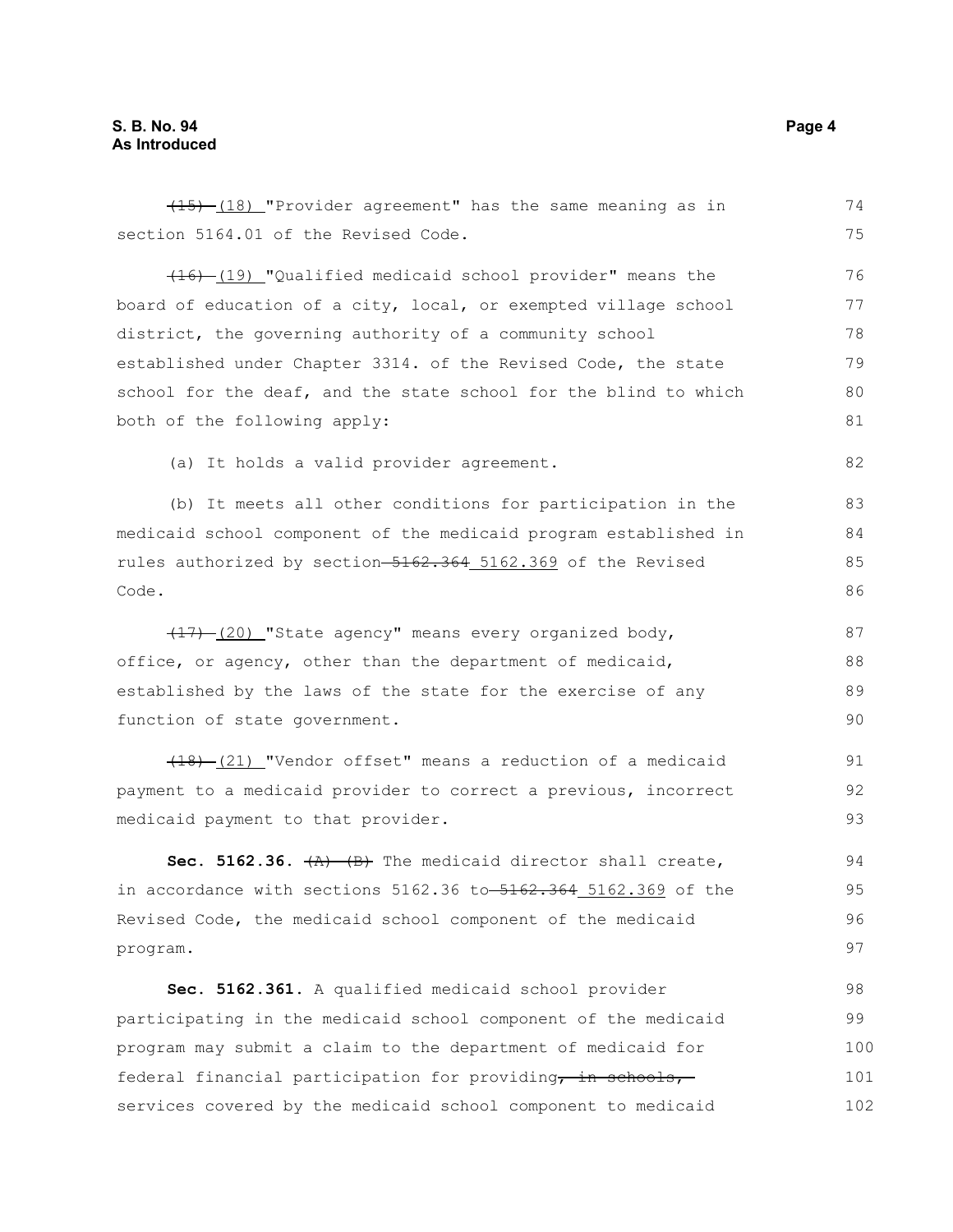recipients who are eligible for the services. No qualified medicaid school provider may submit such a claim before the provider incurs the cost of providing the service. 103 104 105

The claim shall include certification of the qualified medicaid school provider's expenditures for the service. The certification shall show that the money the qualified medicaid school provider used for the expenditures was nonfederal money the provider may legally use for providing the service and that the amount of the expenditures was sufficient to pay the full cost of the service. 106 107 108 109 110 111 112

Except as otherwise provided in sections 5162.36 to 5162.364 5162.369 of the Revised Code and rules authorized by sections 5162.363 5162.364 and 5162.364 5162.369 of the Revised Code, a qualified medicaid school provider is subject to all conditions of participation in the medicaid program that generally apply to providers of goods and services under the medicaid program, including conditions regarding audits and recovery of overpayments. A qualified medicaid school provider also must annually submit to the department of education a report showing the number of the provider's students who received special education and related services provided pursuant to Chapter 3323. of the Revised Code in the most recent previous October. 113 114 115 116 117 118 119 120 121 122 123 124 125

 **Sec. 5162.362.** (A) A qualified medicaid school provider's claim for federal financial participation for providing a service covered by the medicaid school component of the medicaid program shall be rejected if any of the following applies: 126 127 128 129

(1) Unless the service is an initial assessment or evaluation performed in the development of a medicaid recipient's individualized education program, the service is not 130 131 132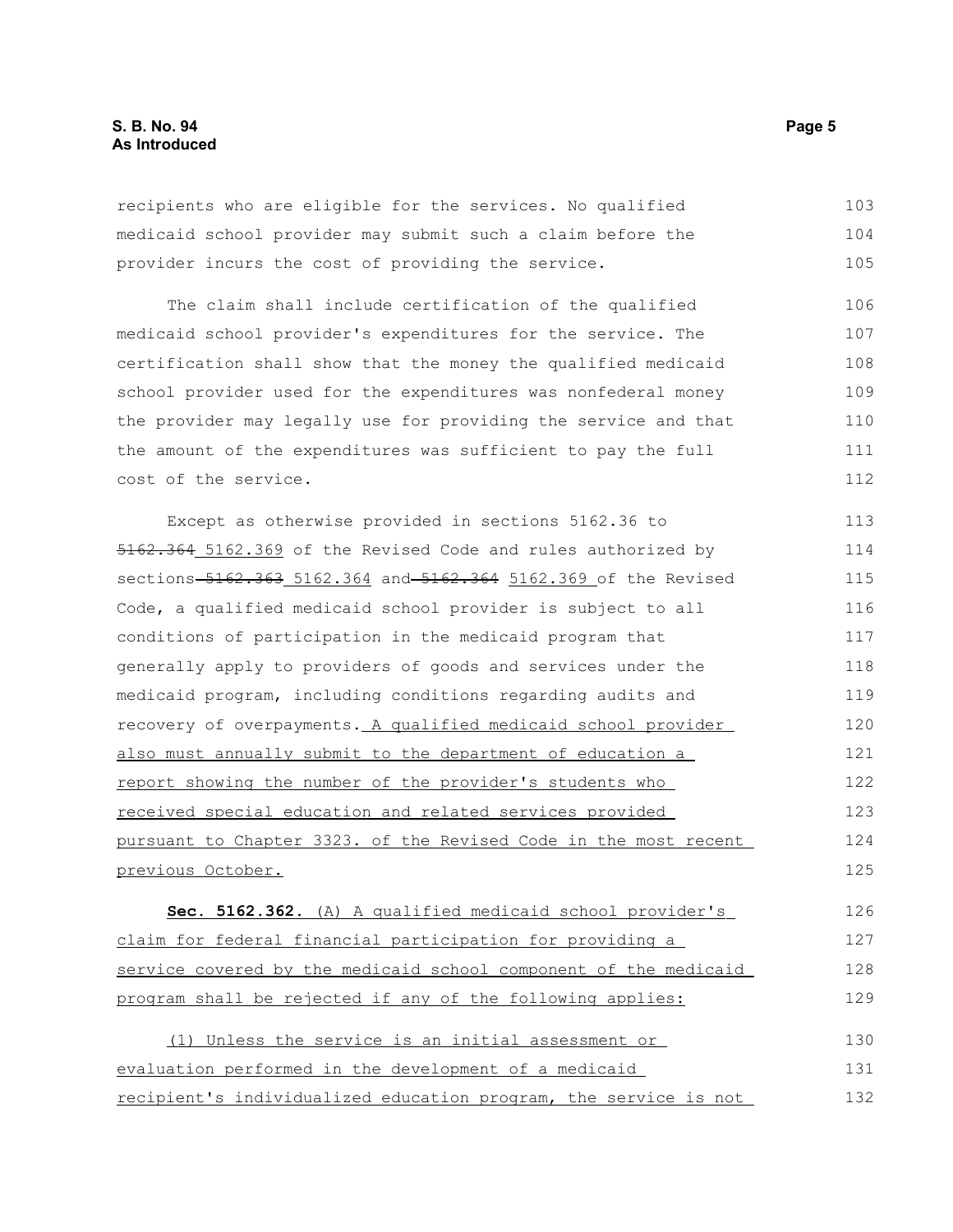| included in the individualized education program developed for   | 133 |
|------------------------------------------------------------------|-----|
| the recipient to whom the service is provided.                   | 134 |
| (2) Except as provided in division (B) of this section,          | 135 |
| the medicaid recipient who receives the service fails to show    | 136 |
|                                                                  |     |
| progress in meeting the goals included in the recipient's        | 137 |
| individualized education program over two consecutive three-     | 138 |
| month periods.                                                   | 139 |
| (3) Another reason for rejection specified in rules              | 140 |
| authorized by section 5162.369 of the Revised Code applies to    | 141 |
| the claim.                                                       | 142 |
| (B) A qualified medicaid school provider's claim for             | 143 |
| federal financial participation for providing a service covered  | 144 |
| by the medicaid school component may be paid even though the     | 145 |
| circumstance described in division (A) (2) of this section       | 146 |
| applies if either of the following is the case:                  | 147 |
| (1) There is documentation that a method or technique of         | 148 |
| the service has been modified to help the medicaid recipient     | 149 |
| meet a goal included in the recipient's individualized education | 150 |
| program.                                                         | 151 |
| (2) It is not the purpose of the service to help the             | 152 |
| medicaid recipient show progress in meeting the goals included   | 153 |
| in the recipient's individualized education program.             | 154 |
| Sec. 5162.362-5162.363. The department of medicaid shall         | 155 |
| seek federal financial participation for each clean claim a      | 156 |
| qualified medicaid school provider properly submits to the       | 157 |
| department under section 5162.361 of the Revised Code. The       | 158 |
| department shall disburse the federal financial participation    | 159 |
| the department receives from the federal government for such a   | 160 |
| claim to the qualified medicaid school provider that submitted   | 161 |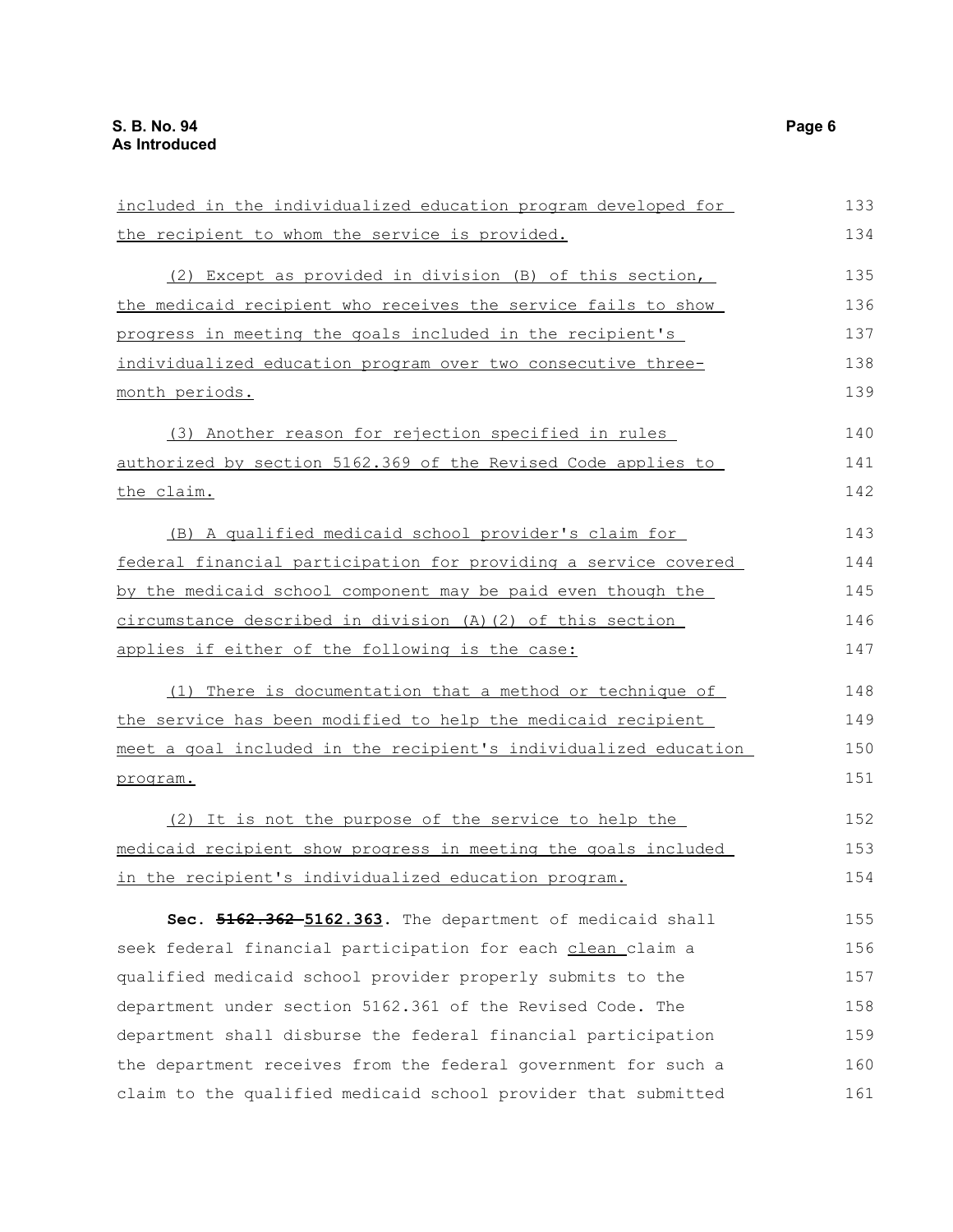| the claim not later than nine months after the date the          | 162 |
|------------------------------------------------------------------|-----|
| department receives the claim, as indicated by a date stamp the  | 163 |
| department shall put on the claim the day that the department    | 164 |
| receives the claim. The department may not pay the qualified     | 165 |
| medicaid school provider the nonfederal share of the cost of the | 166 |
| services for which the claim was submitted.                      | 167 |
| Sec. 5162.363-5162.364. The department of medicaid shall         | 168 |
| enter into an interagency agreement with the department of       | 169 |
| education under section 5162.35 of the Revised Code that         | 170 |
| provides for the department of education to administer the       | 171 |
| medicaid school component of the medicaid program other than the | 172 |
| aspects of the component that sections 5162.36 to 5162.364       | 173 |
| 5162.369 of the Revised Code require the department of medicaid  | 174 |
| to administer. The interagency agreement may include a provision | 175 |
| that provides for the department of education to pay to the      | 176 |
| department of medicaid the nonfederal share of a portion of the  | 177 |
| administrative expenses the department of medicaid incurs in     | 178 |
| administering the aspects of the medicaid school component that  | 179 |
| the department of medicaid administers. The interagency          | 180 |
| agreement shall include a provision that provides for the        | 181 |
| department of education to receive at least three and one-half   | 182 |
| per cent of the federal financial participation the state        | 183 |
| receives for the medicaid school component.                      | 184 |

To the extent authorized by rules authorized by section 5162.021 of the Revised Code, the department of education shall establish, in rules adopted under section 5162.02 of the Revised Code, a process by which qualified medicaid school providers participating in the medicaid school component pay to the department of education the nonfederal share of the department's expenses incurred in administering the component. The rules shall be adopted in accordance with Chapter 119. of the Revised 185 186 187 188 189 190 191 192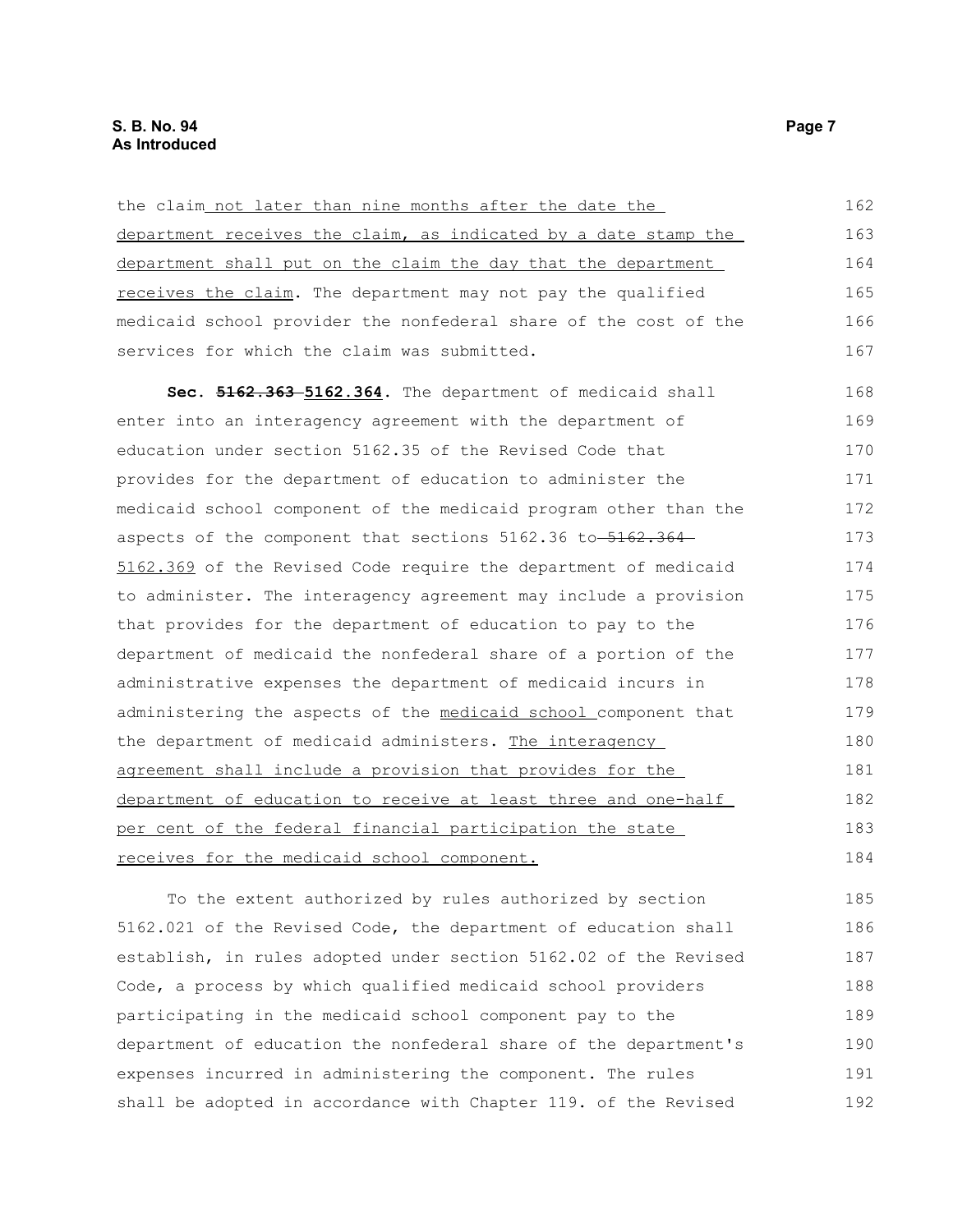Code.

 **Sec. 5162.365.** The department of medicaid and department of education jointly shall prepare and annually update procedural guidelines for, and other informational materials about, the medicaid school component of the medicaid program that give qualified medicaid school providers clear instructions for participation in the component. **Sec. 5162.366.** The medicaid school component of the medicaid program shall cover nursing services provided by any of the following: (A) A registered nurse; (B) A licensed practical nurse; (C) A school health aide or any other individual who is not licensed, certified, or otherwise authorized by a board or other agency of the state to provide a health care service, but only if all of the following apply: (1) The individual is at least eighteen years of age. (2) A registered nurse or licensed practical nurse has delegated the nursing services to the individual in accordance with rules adopted under section 4723.07 of the Revised Code. (3) The individual and the registered nurse or licensed practical nurse who delegated the nursing services to the individual are employed by or under contract with the qualified medicaid school provider that submits the claim to the department of medicaid for federal financial participation for providing the nursing services. **Sec. 5162.367.** (A) Subject to divisions (B) and (C) of 194 195 196 197 198 199 200 201 202 203 204 205 206 207 208 209 210 211 212 213 214 215 216 217 218 219

this section, the medicaid school component of the medicaid

193

220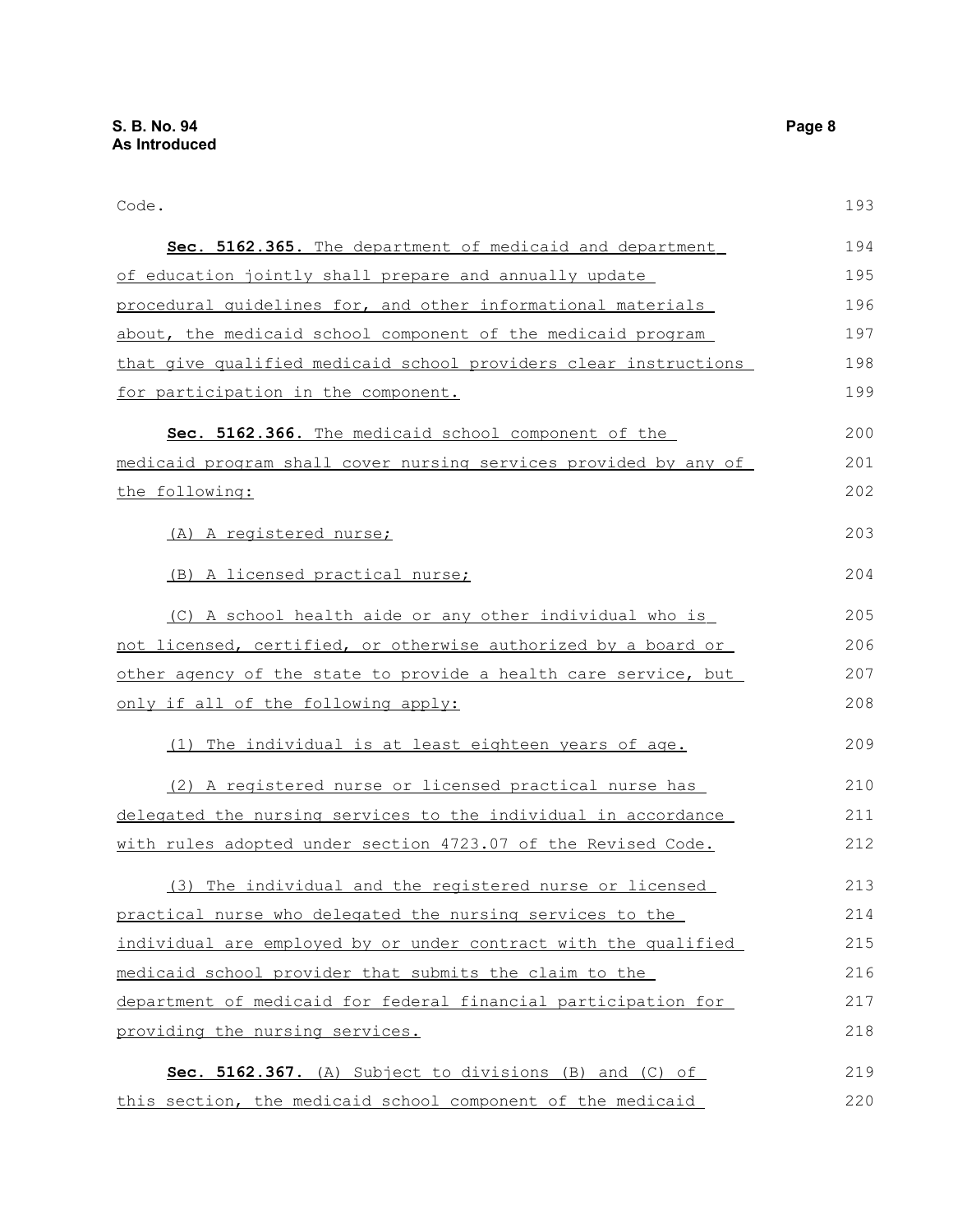| program shall cover personal care services.                      | 221 |
|------------------------------------------------------------------|-----|
| (B) A medicaid recipient who is eligible for the medicaid        | 222 |
| school component may receive personal care services covered by   | 223 |
| the component if both of the following apply:                    | 224 |
| (1) The recipient needs the services because the recipient       | 225 |
| either cannot perform one or more activities of daily living or  | 226 |
| instrumental activities of daily living or has a limitation in   | 227 |
| performing one or more of those activities due to a functional,  | 228 |
| cognitive, or behavioral impairment.                             | 229 |
| (2) The personal care services help the recipient benefit        | 230 |
| from special education and related services provided pursuant to | 231 |
| Chapter 3323. of the Revised Code.                               | 232 |
| (C) Personal care services covered by the medicaid school        | 233 |
| component may be provided by an individual who meets all of the  | 234 |
| following requirements:                                          | 235 |
| The individual must be at least eighteen years of age.<br>(1)    | 236 |
| (2) The individual must be trained to provide the personal       | 237 |
| care services to the medicaid recipient who receives the         | 238 |
| services.                                                        | 239 |
| (3) The individual must provide the personal care services       | 240 |
| under the direct supervision of a health care professional to    | 241 |
| whom both of the following apply:                                | 242 |
| (a) The health care professional is licensed, certified,         | 243 |
| or otherwise authorized by a board or other agency of the state  | 244 |
| to provide a health care service.                                | 245 |
| (b) The health care professional is employed by or under         | 246 |
| contract with the qualified medicaid school provider that        | 247 |
| submits the claim to the department of medicaid for federal      | 248 |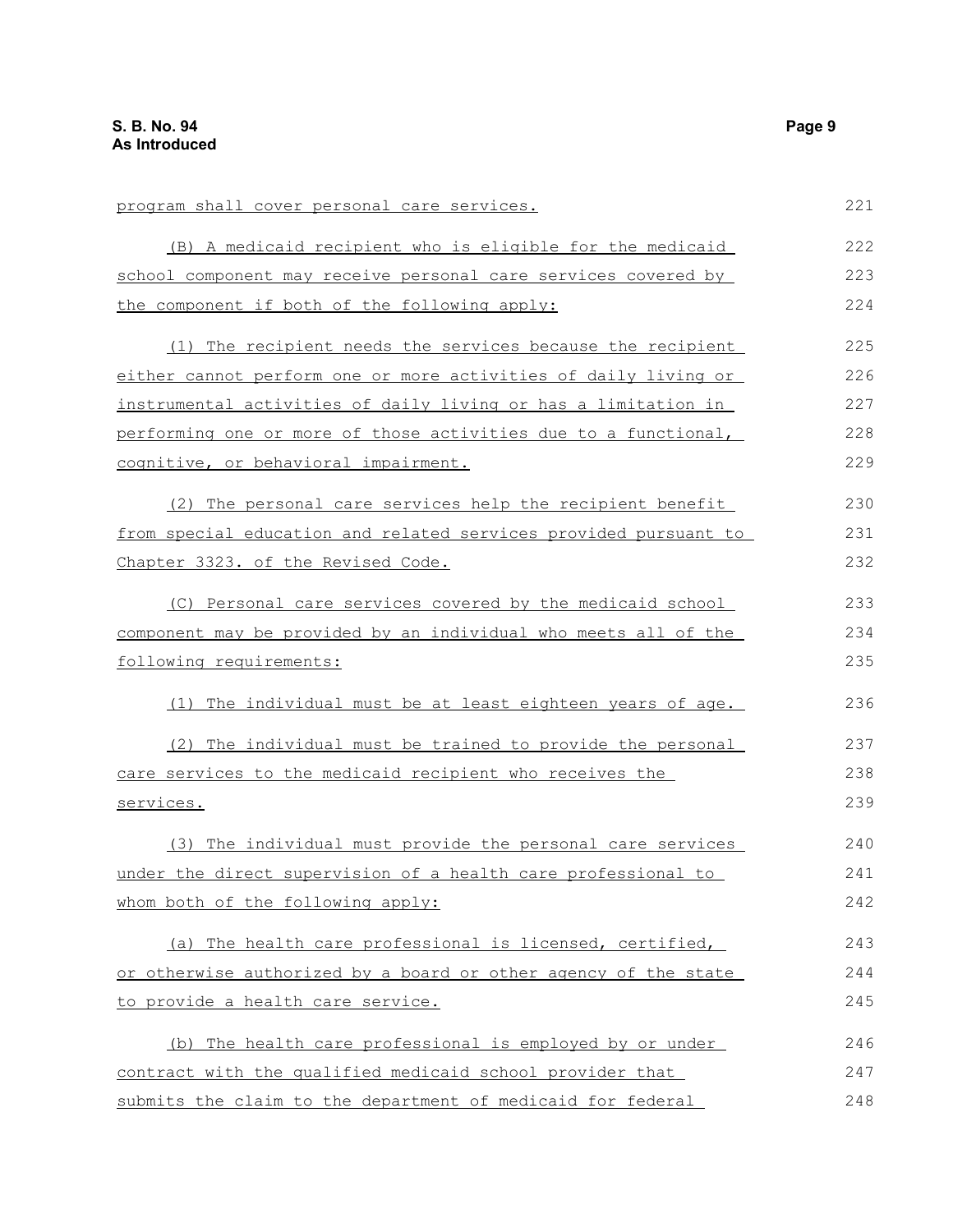financial participation for providing the personal care services. **Sec. 5162.368.** (A) Subject to divisions (B) to (E) of this section, the medicaid school component of the medicaid program shall cover specialized medical transportation services. (B) A medicaid recipient eligible for the medicaid school component may receive specialized medical transportation services covered by the component if both of the following requirements are met: (1) Either of the following must apply to the recipient: (a) School bus transportation to the school in which the medicaid recipient is enrolled must not be provided to the school's students who reside in the same area as the recipient. (b) If school bus transportation to the school in which the medicaid recipient is enrolled is provided to the school's students who reside in the same area as the recipient, the school bus used for the transportation must not have the adaptations that the recipient needs to be able to be transported in the school bus. (2) On the same day that the medicaid recipient receives the specialized medical transportation services, the recipient must also receive at least one other service covered by the medicaid school component. The other service may be personal care services provided to the recipient while receiving the specialized medical transportation services. (C) Specialized medical transportation services covered by the medicaid school component must be provided in a specially adapted vehicle that has been physically modified in a manner that enables the medicaid recipient receiving the services to be 249 250 251 252 253 254 255 256 257 258 259 260 261 262 263 264 265 266 267 268 269 270 271 272 273 274 275 276 277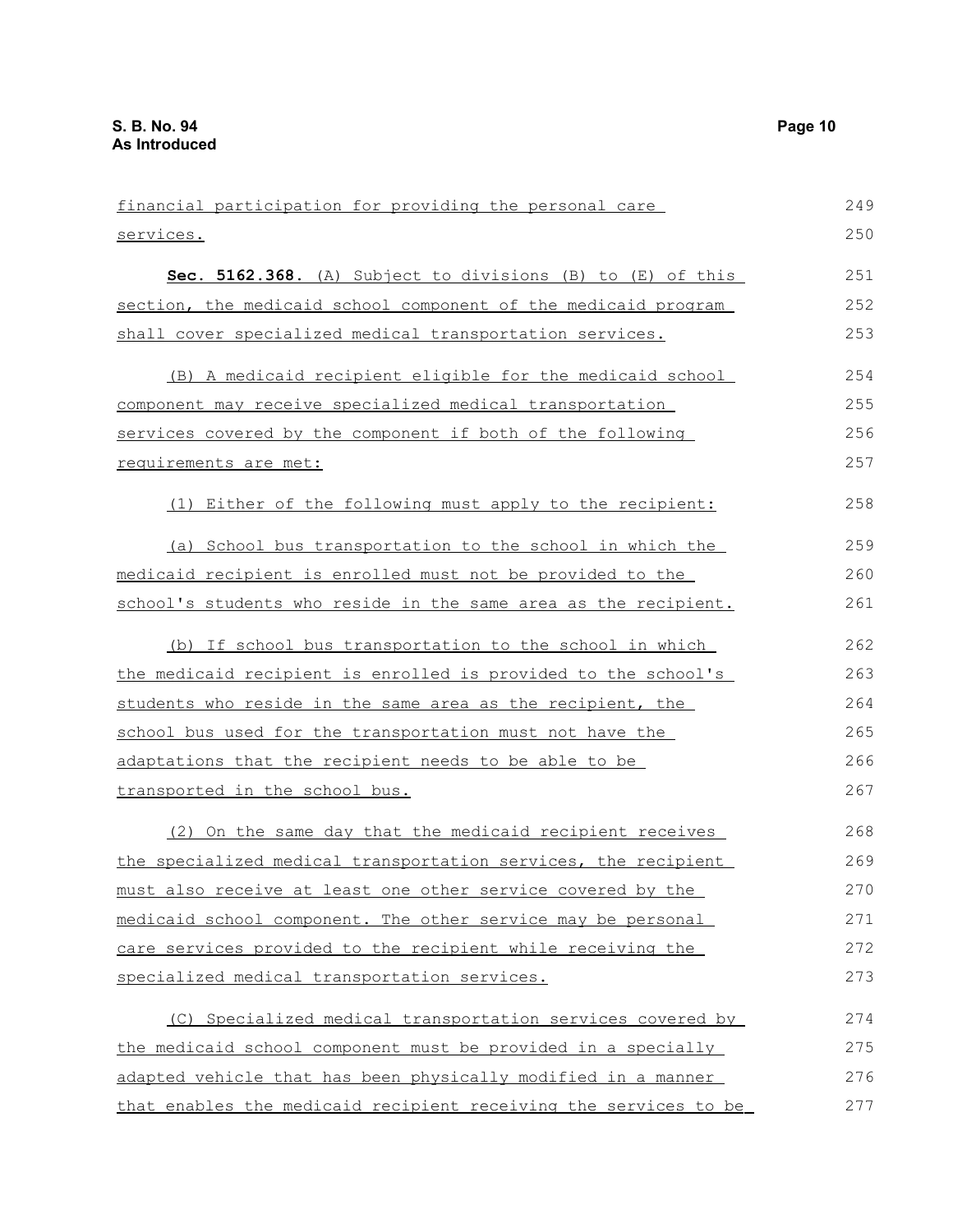| transported in the vehicle. Modifications may include the         | 278 |
|-------------------------------------------------------------------|-----|
| addition of a wheelchair lift, seat belts, harnesses, child       | 279 |
| protective seats, air conditioning, and similar modifications.    | 280 |
| The use of a school bus monitor or other personnel who accompany  | 281 |
| students on a school bus is not a modification.                   | 282 |
| (D) A medicaid recipient eligible to receive specialized          | 283 |
| medical transportation services covered by the medicaid school    | 284 |
| component may receive the services for any of the following one-  | 285 |
| way trips:                                                        | 286 |
| (1) From the recipient's residence to the recipient's             | 287 |
| school;                                                           | 288 |
| (2) From the recipient's school to the recipient's                | 289 |
| residence;                                                        | 290 |
| (3) From the recipient's residence or school to a location        | 291 |
| to receive a service covered by the medicaid school component     | 292 |
| from a health care provider under contract with the qualified     | 293 |
| medicaid school provider;                                         | 294 |
| (4) From the location where a service specified in                | 295 |
| $division (D) (3) of this section is received to the recipient's$ | 296 |
| residence or school;                                              | 297 |
| (5) From the recipient's school to another school operated        | 298 |
| by a qualified medicaid school provider;                          | 299 |
| (6) From another school operated by a qualified medicaid          | 300 |
| school provider to the recipient's school.                        | 301 |
| (E) A qualified medicaid school provider that submits a           | 302 |
| claim to the department of medicaid for federal financial         | 303 |
| participation for providing specialized medical transportation    | 304 |
| services to a medicaid recipient under the medicaid school        | 305 |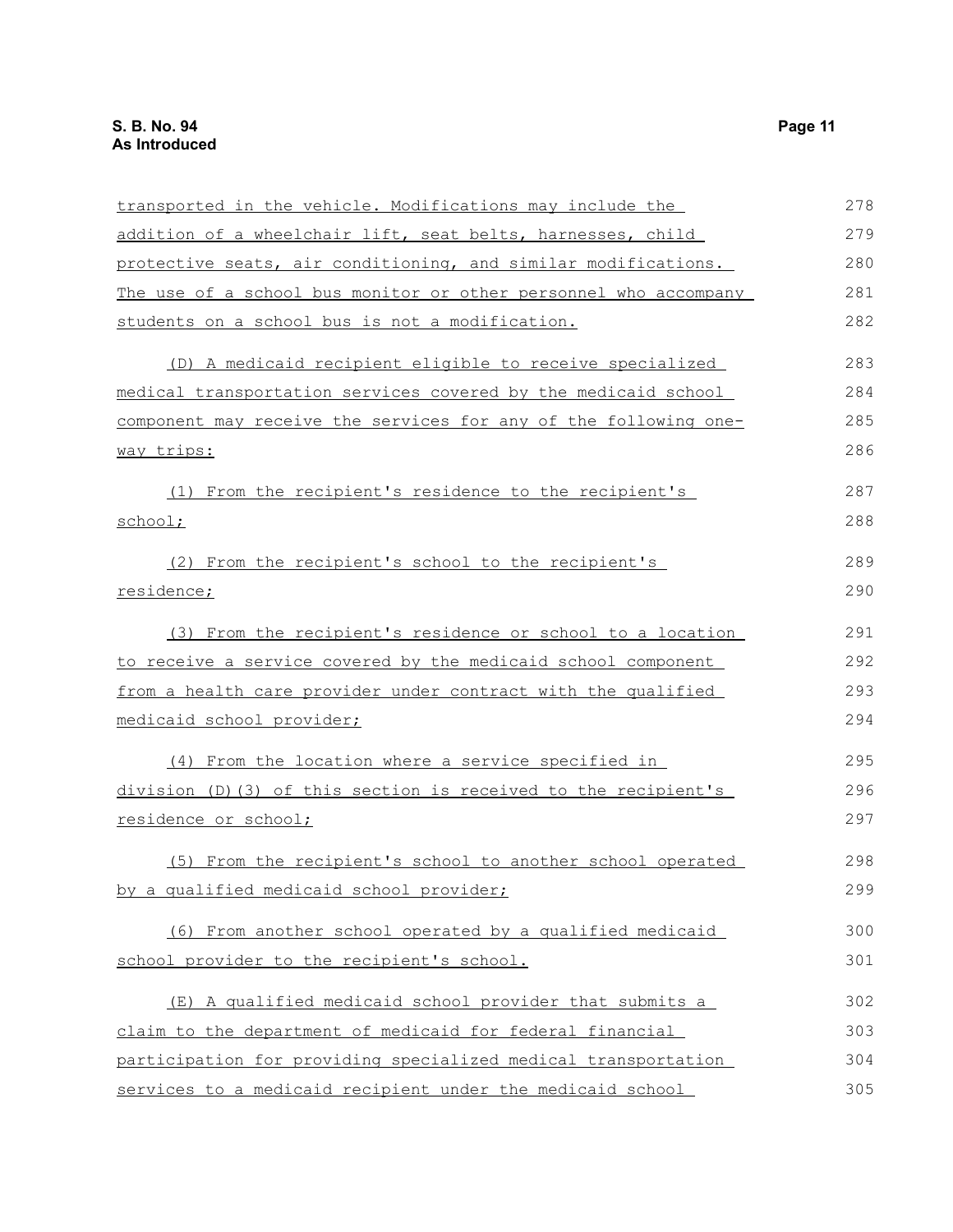| component shall show on the claim a separate charge for each     | 306 |
|------------------------------------------------------------------|-----|
| one-way trip that the recipient receives.                        | 307 |
| Sec. 5162.364-5162.369. The medicaid director shall adopt        | 308 |
| rules under section 5162.02 of the Revised Code as necessary to  | 309 |
| implement the medicaid school component of the medicaid program, | 310 |
| including rules that establish or specify all of the following:  | 311 |
| (A) Conditions a board of education of a city, local, or         | 312 |
| exempted school district, governing authority of a community     | 313 |
| school established under Chapter 3314. of the Revised Code, the  | 314 |
| state school for the deaf, and the state school for the blind    | 315 |
| must meet to participate in the component;                       | 316 |
| (B) Services In addition to the services specified in            | 317 |
| sections 5162.366, 5162.367, and 5162.368 of the Revised Code,   | 318 |
| services the component covers;                                   | 319 |
| (C) Payment rates for the services the component covers.         | 320 |
| The rules shall be adopted in accordance with Chapter 119.       | 321 |
| of the Revised Code.                                             | 322 |
| Sec. 5162.54. (A) There is hereby created in the state           | 323 |
| treasury the health care services administration fund. Except as | 324 |
| provided in division (C) of this section, all the following      | 325 |
| shall be deposited into the fund:                                | 326 |
| (1) Amounts deposited into the fund pursuant to sections         | 327 |
| 5162.12, 5162.40, and 5162.41 of the Revised Code;               | 328 |
| (2) The amount of the state share of all money the               | 329 |
| department of medicaid recovers each fiscal year pursuant to a   | 330 |
| tort action under the department's right of recovery under       | 331 |
| section 5160.37 of the Revised Code that exceeds the state share | 332 |
| of all money the department, in fiscal year 2002, recovers       | 333 |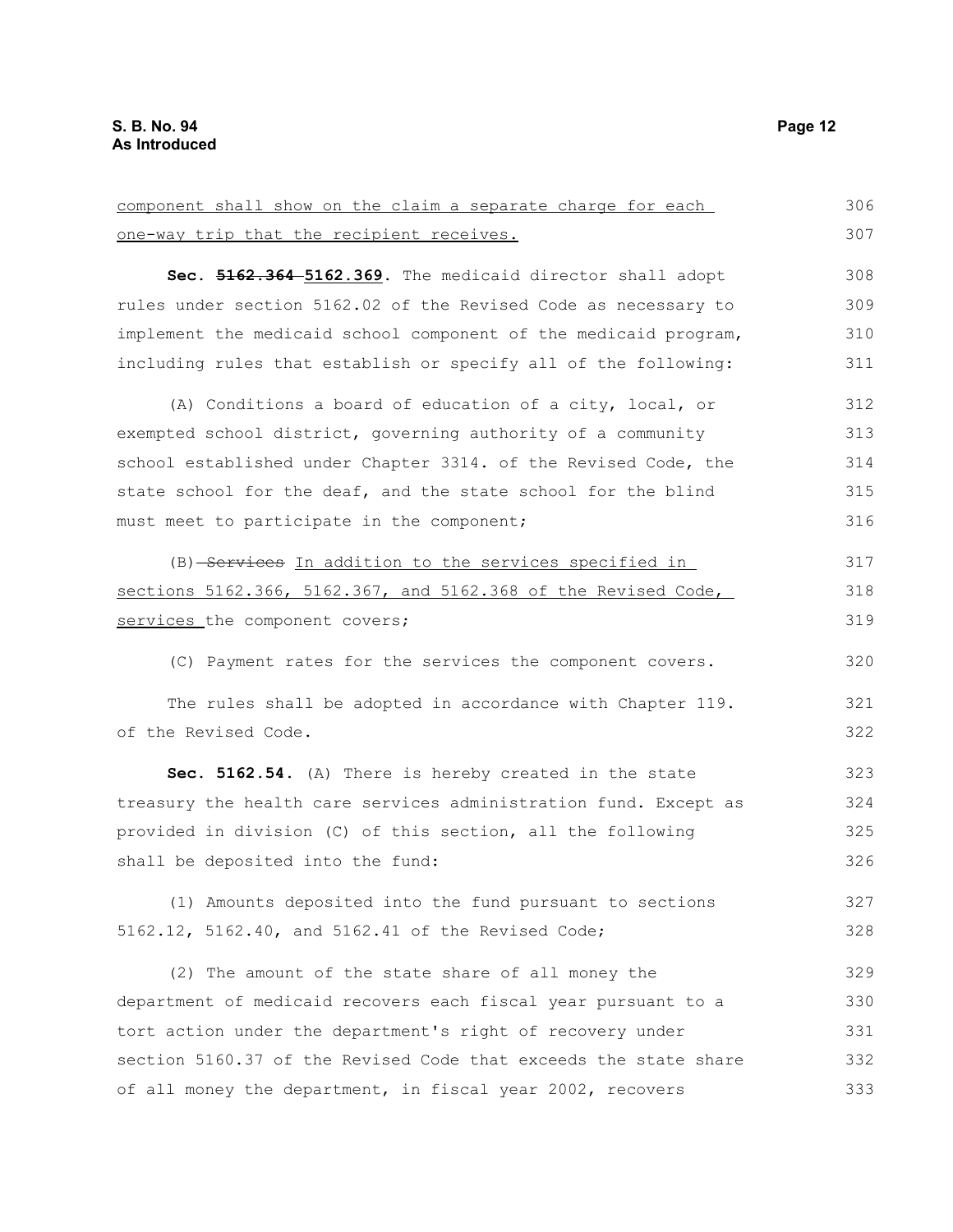(3) Subject to division (B) of this section, the amount of the state share of all money the department of medicaid, in fiscal year 2003 and each fiscal year thereafter, recovers through audits of medicaid providers that exceeds the state share of all money the department, in fiscal year 2002, recovers through such audits; 335 336 337 338 339 340

pursuant to a tort action under that right of recovery;

(4) Amounts from assessments on hospitals under section 5168.06 of the Revised Code and intergovernmental transfers by governmental hospitals under section 5168.07 of the Revised Code that are deposited into the fund in accordance with the law; 341 342 343 344

(5) Amounts that the department of education pays to the department of medicaid, if any, pursuant to an interagency agreement authorized by section-5162.363 5162.364 of the Revised Code; 345 346 347 348

(6) The application fees charged to providers under section 5164.31 of the Revised Code: 349 350

(7) The fines collected under section 5165.1010 of the Revised Code; 351 352

(8) Money the department receives in a fiscal year for performing eligibility verification services necessary for compliance with the independent, certified audit requirement of 42 C.F.R. 455.304, other than the amounts of such money that are to be credited to the health care/medicaid support and recoveries fund under section 5162.52 of the Revised Code. 353 354 355 356 357 358

(B) In determining under division (A)(3) of this section the amount of money the department, in a fiscal year, recovers through audits of medicaid providers, the amount recovered in the form of vendor offset shall be excluded. 359 360 361 362

334